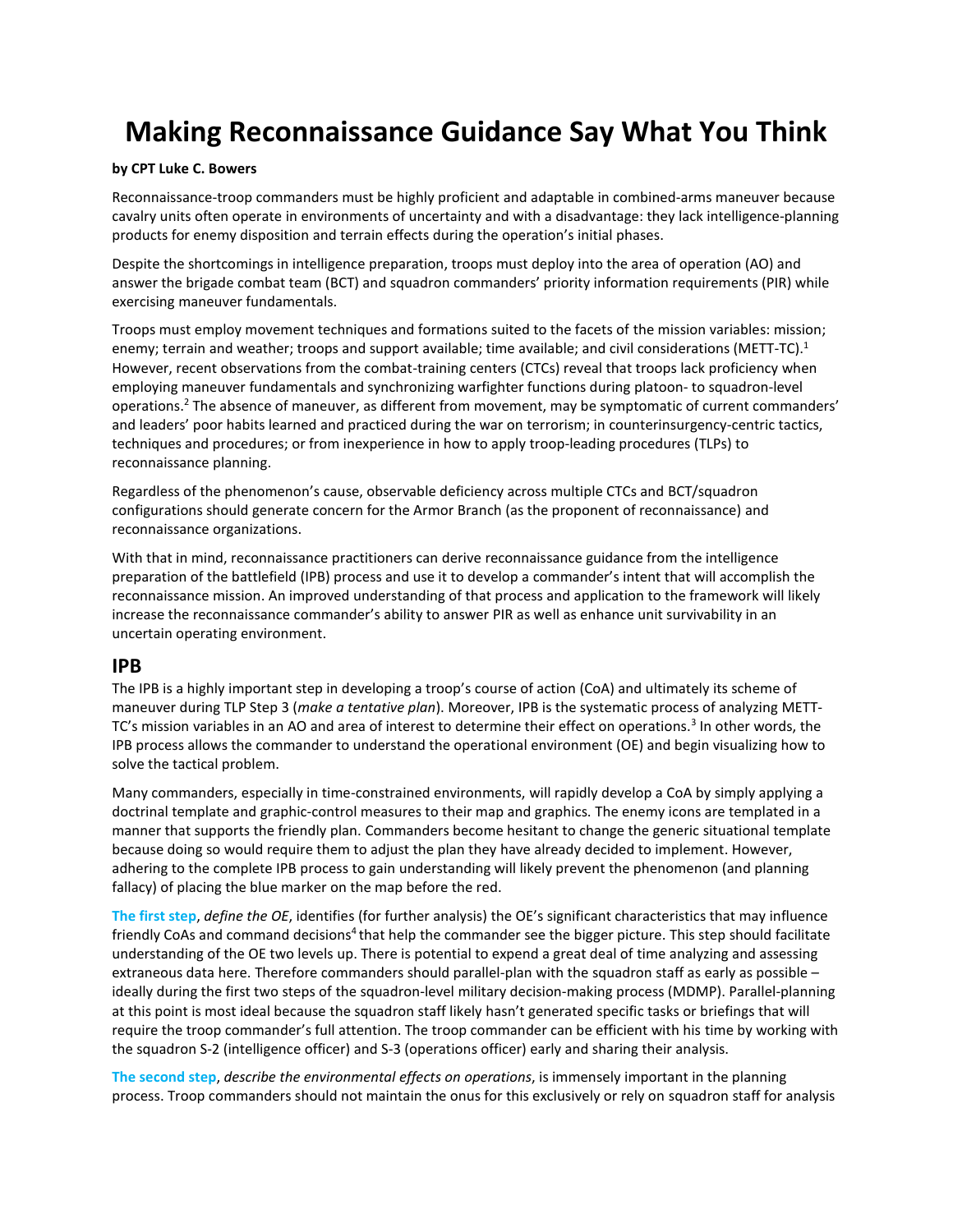of the terrain where they will fight alone. Troops should identify and train personnel as part of an orders working group to assist the commander with development of modified combined obstacle overlays (MCOOs) and/or graphical terrain-analysis overlays (GTAOs). Detailed map reconnaissance and terrain-model construction aid the entire troop team in gaining a shared understanding of the battlefield effects. This also frees the commander for parallel and collaborative planning with the squadron staff.

Ideally, the troop's senior scouts or the leading platoon will conduct analysis of route/axis distances for time considerations in later planning. The resulting analysis helps the commander understand the rate of movement necessary to be at reconnaissance objectives and answer PIR in conjunction with the information-collection (IC) plan. Also, this can alert the commander to a conflict of realistic timing for maneuver compared to the higher headquarters' recon guidance (for example, "rapid" or "deliberate"). Those leaders can then present analysis during TLPs and brief the situation paragraph of the troop operations-order brief.

A highly detailed terrain analysis will further enable the efficient development of terrain-based named areas of interest (NAIs) when the recon mission is terrain-focused. Commanders can use the assistance of the squadron and BCT staff products and estimates, including products from the BCT's geological terrain team; however, there will likely be competition for these resources, and the prudent commander should not wait or suspend planning for them. During Steps 1 and 2, the commander should have developed a number of analytical tools that can used for planning and operation execution such as the GTAO, MCCO and light data chart.

**The third step**, *evaluate the threat/adversary*, drives the commander to assess how the enemy will influence friendly operations.<sup>5</sup> The commander evaluates the enemy through doctrine (if available) and/or historic examples under comparable factors; he/she uses U.S. doctrine as a final resort. The commander analyzes the enemy's strengths and weaknesses according to warfighter functions. The outcome of the analysis for strength predicts the high-value targets (HVT) for the enemy (potential high-payoff targets for the friendly). The resulting analysis should identify what strengths the enemy will employ during IPB Step 4 and what weaknesses the friendly commander will exploit with his strengths in CoA development.

For example, analysis that highlights an enemy's overmatch of strength in artillery may indicate that he will attempt to achieve decision through fires before exercising movement of infantry. The commander depicts this model of fighting graphically, without effects of weather and terrain, on a doctrinal template.

**The fourth step**, *determine threat/adversary CoA*, is where the commander places the red marker on the map and visualizes how the enemy will fight by integrating the effects of terrain and weather from IPB Step 2 and the strengths and doctemp of IPB Step 3. If the commander is disciplined and followed the steps sequentially, he/she will develop enemy CoAs that make sense for the enemy commander's task and purpose – respecting terrain's effects – and not an enemy plan that fits the CoA the friendly commander would prefer to support the blue plan.

When conducting threat-based reconnaissance, if the enemy is in the AO, the troop commander must depict enemy CoAs (and/or key weapon systems) with composition and disposition one level below the force opposing him. Detailed analysis of the threat's composition, disposition and tactical tasks, identified as PIR when applicable, will enable the sections and scouts to distinguish the most-likely CoA from the most-dangerous CoA or to invalidate incorrect assessments when maneuvering and conducting reconnaissance. The ultimate goal of this effort is to reduce or eliminate the chance of surprise for the friendly commander.<sup>6</sup> After Steps 3 and 4, the commander should have developed sittemps, threat CoA sketches/statements, the HVT list and event templates and matrix. He/she should have also updated information requirements relevant to the operation.<sup>7</sup>

The analysis generated from a complete IPB process allows the commander to develop reconnaissance guidance in a logical manner supporting his/her visualization of the operation. The application of IPB to reconnaissance guidance, consisting of *focus*, *tempo*, *engagement/disengagement* and *displacement* criteria, is discussed following. 8

# **Focus on recon objective**

Once the commander has concluded IPB, he/she can see the terrain and the enemy. Then, it's time to see himself/herself and array forces according to recon tasks. The squadron's and BCT's PIRs are arrayed as the NAI, the geographical area where information that will satisfy a specific information requirement can be collected, and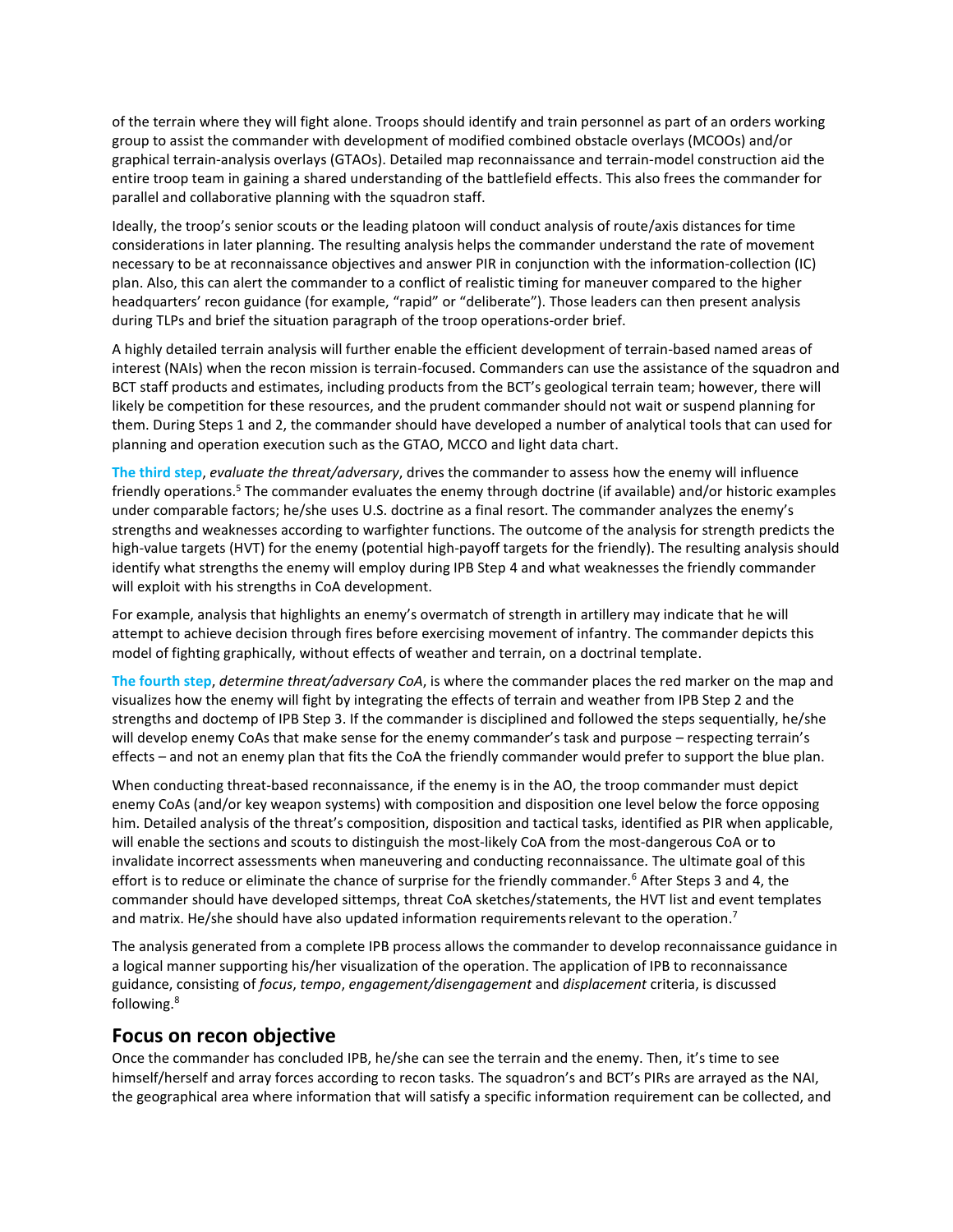it is depicted on the operations graphics.<sup>9</sup> The NAI location will drive the movement and maneuver of the troop. The NAI is the troop's reconnaissance objective and the equivalent of the armor/infantry company-team's traditional objective. The recon troop's NAI 0001 is the ubiquitous Objective Dog for any other company-team, and the troop must maneuver to those recon objectives with formations and movement techniques, supported by fires, to achieve a position of advantage and answer the PIR. This is where the reconnaissance professional applies his combat power (destructive, constructive and IC) with overwhelming force, synchronization and redundancy to answer the question (PIR) at the objective.<sup>10</sup>

When the reconnaissance objective is terrain-focused, the commander compares his terrain analysis from IPB Step 2 and commits enough forces to answer in the time required. For example, if it would take a single platoon one hour to reconnoiter an area, but only half an hour is available, then the commander may commit two recon platoons to the task and divide the area into two sub-objectives. This is a simplistic example; however, the key point is that analysis is conducted first, and then forces are arrayed to support the IPB outputs.

Similarly, if the recon focus is threat-based, or even if threat forces are assessed in an AO with a terrain focus, the commander builds the subordinate team with a task-organization that can defeat the force *en route* to the object or can survive initial contact according to engagement and disengagement criteria.



**Figure 1. PIR refined.** (*From Figure 4-5 in FM 3-98*).

# **Tempo**

There's a time for everything, but not enough time for everything.

Cavalry units conduct reconnaissance to answer the PIRs that shape the commander's decisions for CoA analysis or selection. Naturally, units will not have an unlimited amount of time to conduct the reconnaissance that BCTs and battalions rely on to improve the quality of their MDMP and finalize concepts. Rather, they will be given an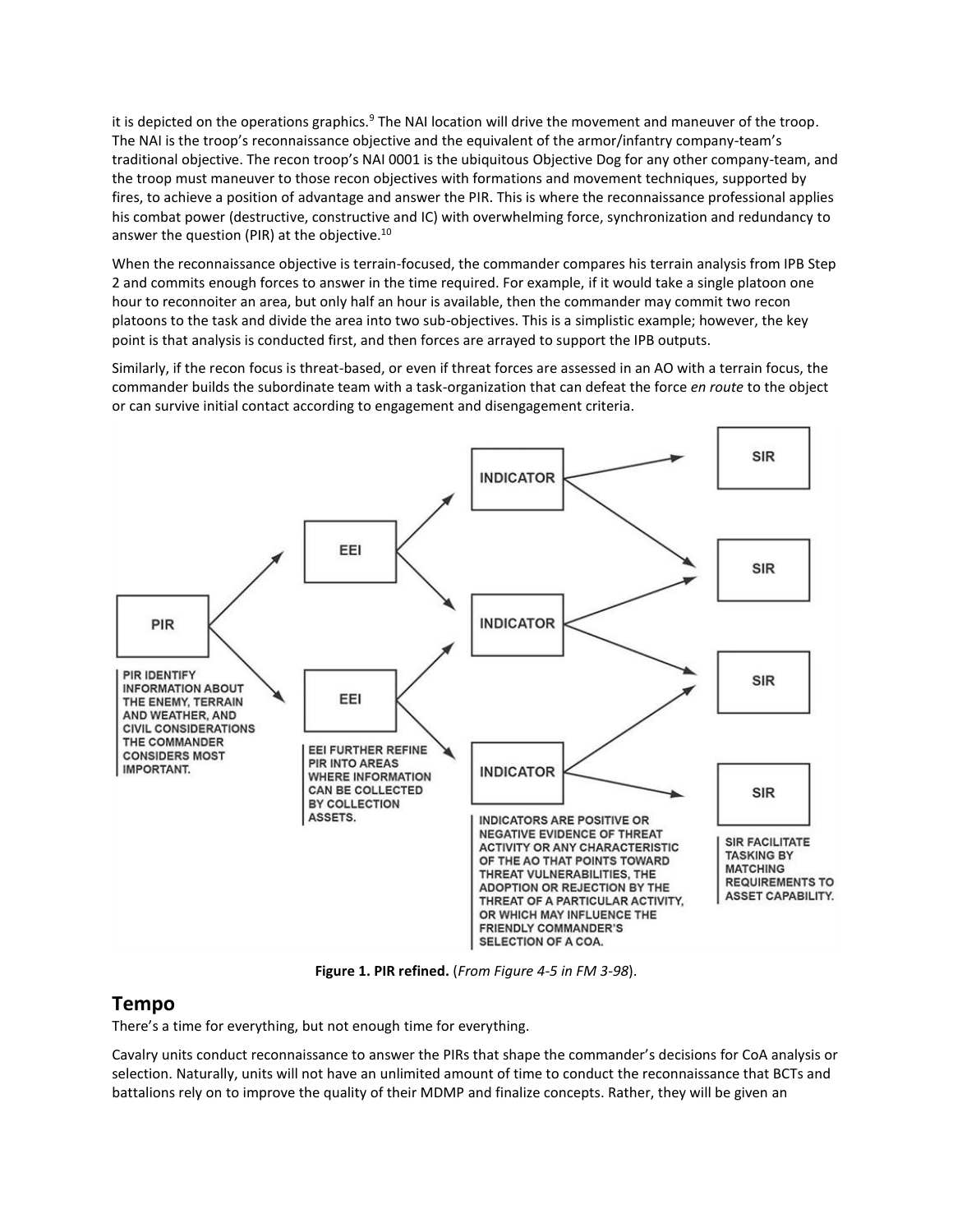operational constraint in the form of the latest time information is of value (LTIOV), <sup>11</sup> the time suspense for information requirements that support the use of information collected for planning and CoA selection.

Troop commanders will conduct the analysis of their PIR and develop reconnaissance objectives, considering LTIOVs, against their mission variable to establish the tempo at which their organization must operate to accomplish the mission. Reconnaissance tempo should be directed from the commander or supported headquarters, nested with the information's utility in relation to operations synchronized in time; unfortunately, tempo can often be incorrectly communicated. Thus, commanders describe tempo in relation to the desired level of force protection and survivability of the reconnaissance element instead of the visualized pace of the operation. This is why troop commanders must ensure they fully understand the senior commander's vision of the operation and what conditions define an acceptable endstate.

For example, commanders should direct stealthy reconnaissance when maintaining surprise. The commander's desired force protection for this situation is communicated in terms of the engagement and disengagement criteria. Field Manual (FM) 3-98 provides the definitions of the terms used to describe the continuum of reconnaissance tempo.



**Figure 2. Recon tempo.** (*From Figure 4-2, FM 3-98*)

# **Engagement/disengagement**

Fight or live to fight another day? Reconnaissance units, regardless of echelon, are assets that enable supported unit commanders to make the best tactical decision possible by reducing as much uncertainty in a situation as possible. In addition to reconnaissance enabling tasks, cavalry units will often transition directly from reconnaissance tasks into security tasks as the unit transitions to new phases of an operation. Commanders use the elements of engagement and disengagement criteria from the reconnaissance guidance to describe (for subordinates) how they visualize the reconnaissance unit doing this or to define how much risk the higher commander assesses as prudent.

The engagement criteria may use permissive or restrictive measures such as level/type of threat to fight or not fight, the bypass criteria, weapons-control status, etc. The subordinate commander or platoon leader should clearly understand the level of engagement he/she can commit to and the intent of the higher headquarters. The troop commander's IPB analysis enables him/her to determine how to develop control measures and coordinating instructions to nest with the higher headquarters' intent.

For example, assume a commander wants to defeat enemy reconnaissance forces equipped with *Boyevaya Razvedyvatelnaya Dozornaya Mashina* (BRDMs) – so the enemy must fight with little situational awareness in the main battle area (defending with mechanized infantry and armor) – then retain security on the flanks of the axis of attack. The supporting reconnaissance commander's analysis will determine the enemy force's recon elements disposition and the enemy disruption zone's defining areas. The troop commander will then direct, through his/her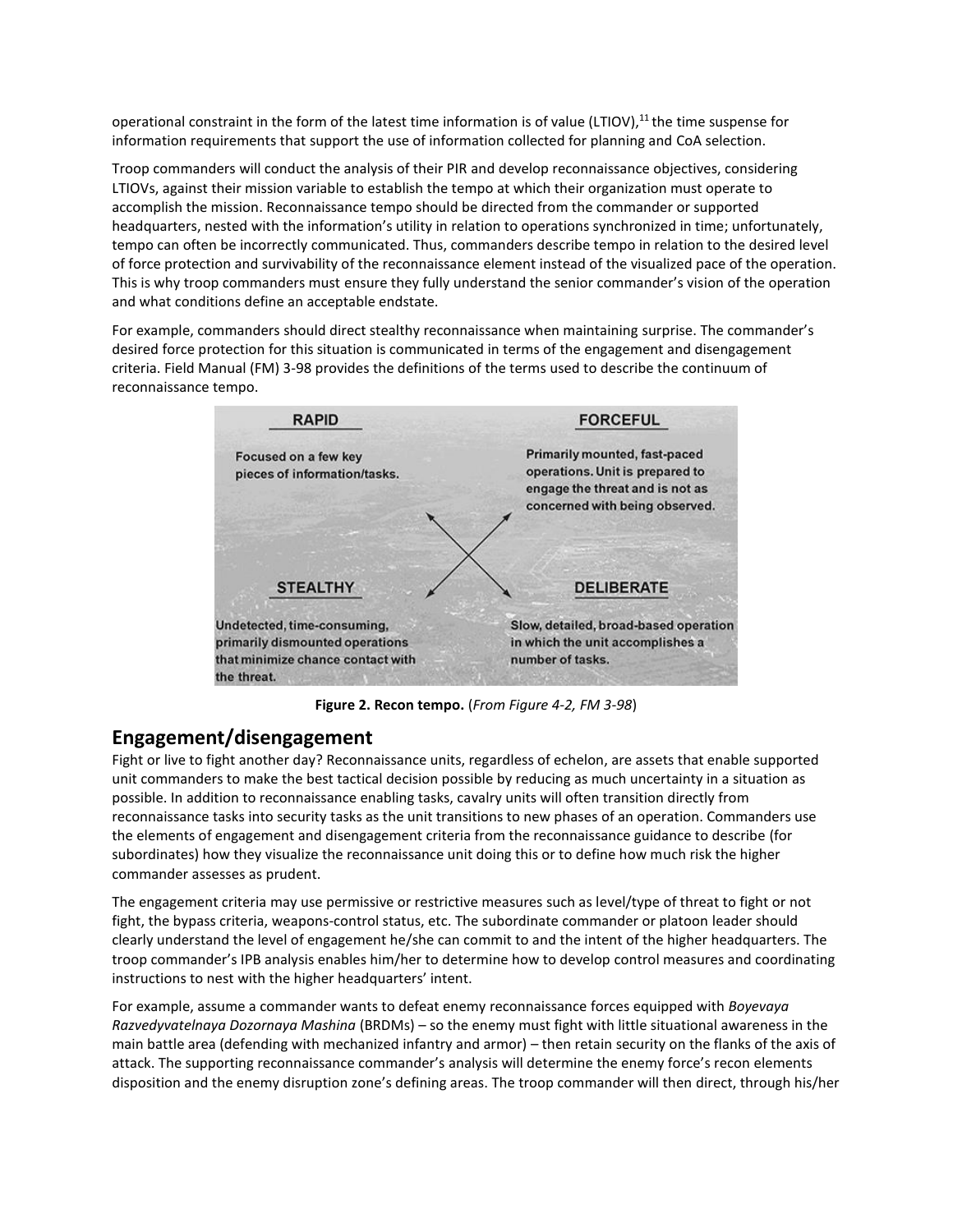engagement and disengagement criteria, that his/her forces may destroy BRDM and lesser recon forces, but disengage contact or hand over mechanized and armor forces to another force throughout the disruption zone.

Also, the commander can add greater complexity or enhance capability by directing the method of engagement (for example, destroy BRDM with an air-weapon team via 30mm).

# **Displacement**

The final element of reconnaissance is *displacement criteria*. It is often mistakenly confused for, or misspoken of as, *disengagement criteria*, but disengagement criteria are related to an enemy force and displacement criteria are related to the conditions of satisfying the PIR at the recon objective. Conditions such as compromise of position or covertness, inability to collect on the indicator as planned from the NAI, or that PIR are answered are event-based triggers that direct when a force should no longer focus on the objective. If displacement is not specified from a warning order, opord or in the plan's Annex L, the commander relies on the outputs from IPB Step 4 to develop logical displacement criteria.

The analysis of the enemy's CoA on a situational template, or multiple CoAs on an event template, will allow the commander to assess which triggers and conditions answer PIR and end the collection effort on the recon objective. Also, the troop commander must have a strong understanding of the commander's intent and concept of the operation one and two levels up. This understanding is essential because the reconnaissance troop will deploy early during the BCT planning process. As the staff analysis and estimates improve understanding, new requirements will likely impact the displacement criteria. Quality IPB analysis enables more efficient changes to the displacement criteria from a forward and/or austere position by units using frequency-modulation or digitalcommunication systems.



**Figure 3. Determining CoAs (IPB Step 4). Commanders rely on outputs from this step to develop logical displacement criteria.**

# **Strengthen commander's intent**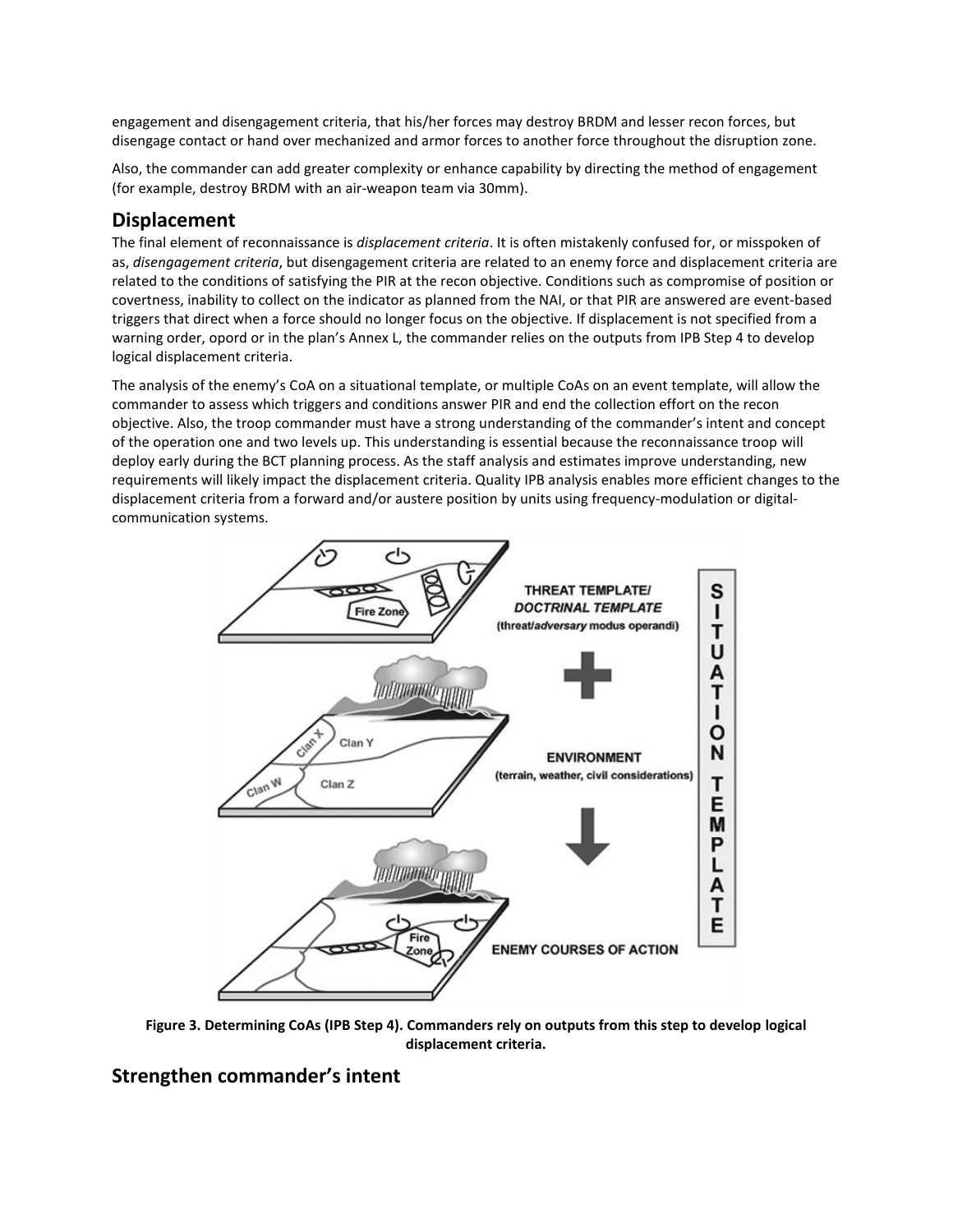In summary, planning for reconnaissance tasks is no different than planning for the maneuver of a combined-arms company-team's offensive or defensive tasks. Each formation must apply the fundamentals of maneuver and integrate all warfighter functions planned through the TLP process.

Reconnaissance planning does not exclude any facet of the TLP process; rather, it integrates reconnaissance guidance to help commanders better communicate their vision of the force as it operates, which normally occurs under conditions of uncertainty. This is done most effectively when the commander develops the recon guidance from analysis during IPB. The IPB process and outputs provide the cognitive and contextual meaning to the guidance issued. It is the language and construct that reconnaissance professionals use to drive operations in uncertain environments to gain understanding and certainty for others.

Other organizations as well as BCTs down to section/squad levels must collectively study the doctrine of IPB and how reconnaissance guidance is derived from that analysis, including a discussion of the terms and definitions. The collective professional study will ensure common understanding across the units performing reconnaissance and those receiving the fruits of it.

*CPT Luke Bowers is a small-group leader with the Maneuver Captain's Career Course (MCCC), Maneuver Center of Excellence, Fort Benning, GA. Previous assignments include observer/controller/trainer, Fort Polk, LA; tankcompany commander, Fort Carson, CO; brigade chief of operations, Fort Carson; and assistant squadron operations officer, Fort Bragg, NC. His military schools include MCCC; Ranger, airborne and air-assault schools; Pathfinder Course; Infantry Mortar Leader's Course; Cavalry Leader's Course; and Joint Firepower Course. CPT Bowers has a bachelor's of arts degree in political science from St. Cloud State University. His awards and decorations include the Bronze Star Medal and Meritorious Service Medal.*

### **Notes**

<sup>1</sup> ADRP 1-02, *Operational Terms and Military Symbols*, Washington, DC: Government Printing Office (GPO), Dec. 7, 2015. <sup>2</sup> Author's observations from decisive-action training environment rotations at the Joint Readiness Training Center, Fort Polk, LA, from June 2015 to January 2016; at the Joint Multinational Readiness Center in Germany; and from trends reported by the Reconnaissance/Cavalry Council Jan. 28, 2016.

<sup>3</sup> Army Technical Publication (ATP) 2-01.3, *Intelligence Preparation of the Battlefield*, and Marine Corps Reference Publication (MCRP) 2-3A 3-1, *Intelligence Preparation of the Battlefield and Battlespace*, Nov. 10, 2014.

- 4 Ibid.
- 5 Ibid.
- 6 Ibid.
- 7 Ibid, Figure 2-1.

<sup>8</sup>FM 3-98, *Reconnaissance and Security Operations*, Washington, DC: GPO, July 2015.

- <sup>9</sup> ADRP 1-02.
- $10$  Ibid.

<sup>11</sup> ATP 2-01.3 and MCRP 2-3A 3-1.

# **Acronym Quick-Scan**

**ADRP –** Army doctrinal reference publication **AO** – area of operation **ATP –** Army technical publication **BCT –** brigade combat team **BRDM –** *Boyevaya Razvedyvatelnaya Dozornaya Mashina* (Russian scout vehicle) **CoA –** course of action **CTC** – combat-training center **EEI –** essential element of information **FM –** field manual **GPO –** Government Printing Office **GTAO** – graphical terrain-analysis overlay **HVT** – high-value target **IC** – information collection **IPB –** intelligence preparation of the battlefield **LTIOV** – latest time information is of value **MCCC –** Maneuver Captain's Career Course